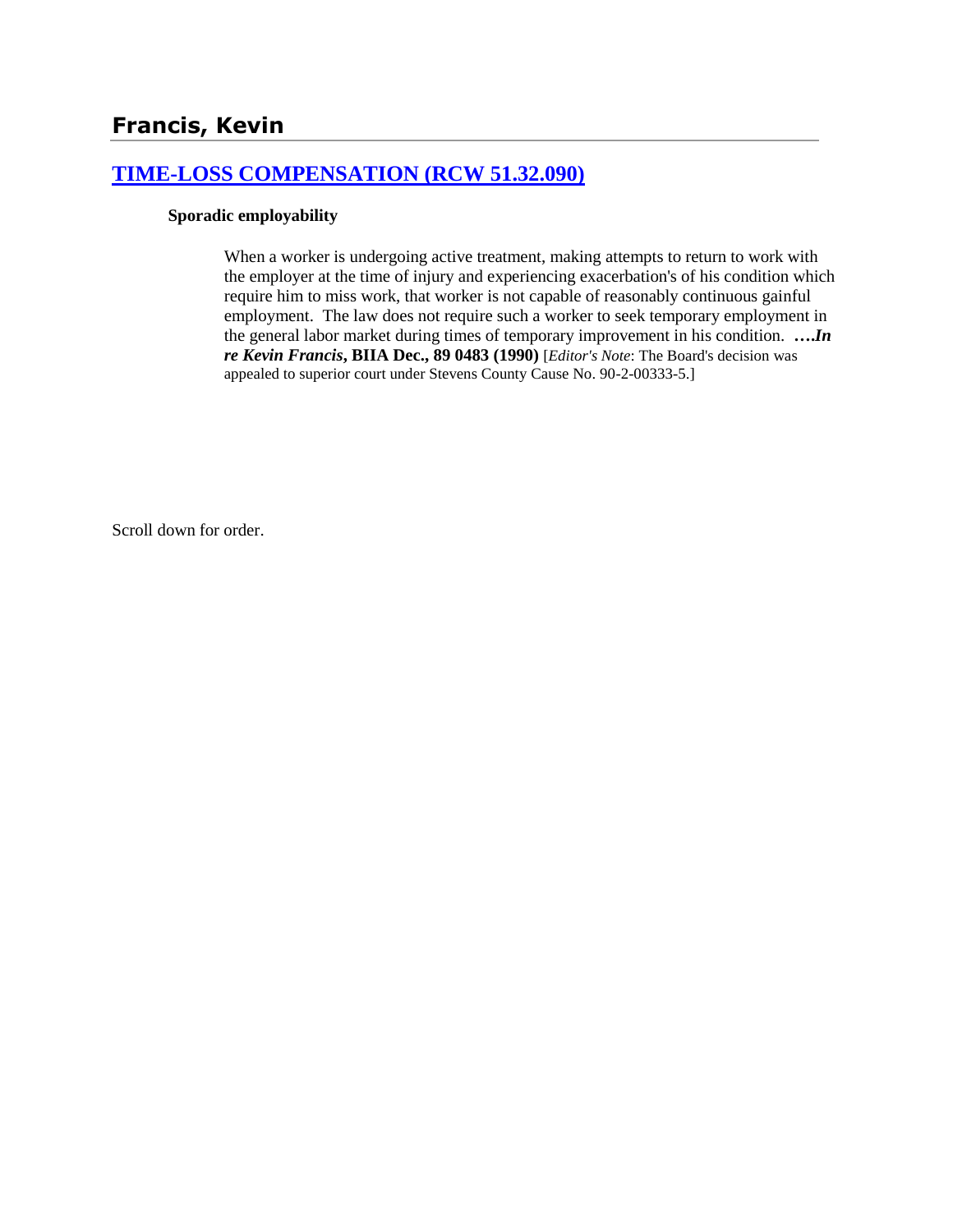#### **BEFORE THE BOARD OF INDUSTRIAL INSURANCE APPEALS STATE OF WASHINGTON**

**)**

#### **IN RE: KEVIN L. FRANCIS ) DOCKET NO. 89 0483**

**CLAIM NO. S-701861 ) DECISION AND ORDER**

APPEARANCES:

Claimant, Kevin L. Francis, by Pat Stiley & Associates, P.S., per Karen N. Sereday, Legal Assistant, and Patrick K. Stiley

Self-Insured Employer, Vaagen Brothers Lumber Company, Inc., by Lukins & Annis, P.S., per Edgar "Ned" L. Annan and Gregory W. Duncan

This is an appeal filed by the claimant on February 6, 1989 from an order of the Department of Labor and Industries dated December 2, 1988 which set aside and held for naught orders dated September 15, 1988 and November 9, 1988 and affirmed an order dated June 15, 1988. The September 15, 1988 Department order reopened to pay an additional permanent partial disability of Category 2 for mental health impairment. The November 9, 1988 Department order adhered to the provisions of the September 15, 1988 Department order. The June 15, 1988 order adhered to the provisions of an order dated May 12, 1988 terminating time loss compensation as paid to March 21, 1988 and closing the claim with an award for permanent partial disability equal to 5% of the amputation value of the right arm at or above the deltoid insertion or by disarticulation of the shoulder. **REVERSED AND REMANDED**.

#### **PROCEDURAL AND EVIDENTIARY MATTERS**

Pursuant to RCW 51.52.104 and RCW 51.52.106, this matter is before the Board for review and decision on a timely Petition for Review filed by the self-insured employer to a Proposed Decision and Order issued on January 14, 1990, in which the order of the Department dated December 2, 1988 was reversed and the claim was remanded to the Department to issue an order setting aside and holding for naught orders dated September 15, 1988 and November 9, 1988; requiring the self-insured employer to pay time loss compensation for the periods January 20, 1986 through March 26, 1986; April 5, 1986 through April 27, 1986; May 11, 1986 through March 1, 1987; and March 22, 1988 through December 2, 1988, and to thereupon close the claim with an award for permanent partial disability equal to 10% of the amputation value of the right arm at or above the deltoid insertion or by disarticulation at the shoulder, less prior awards.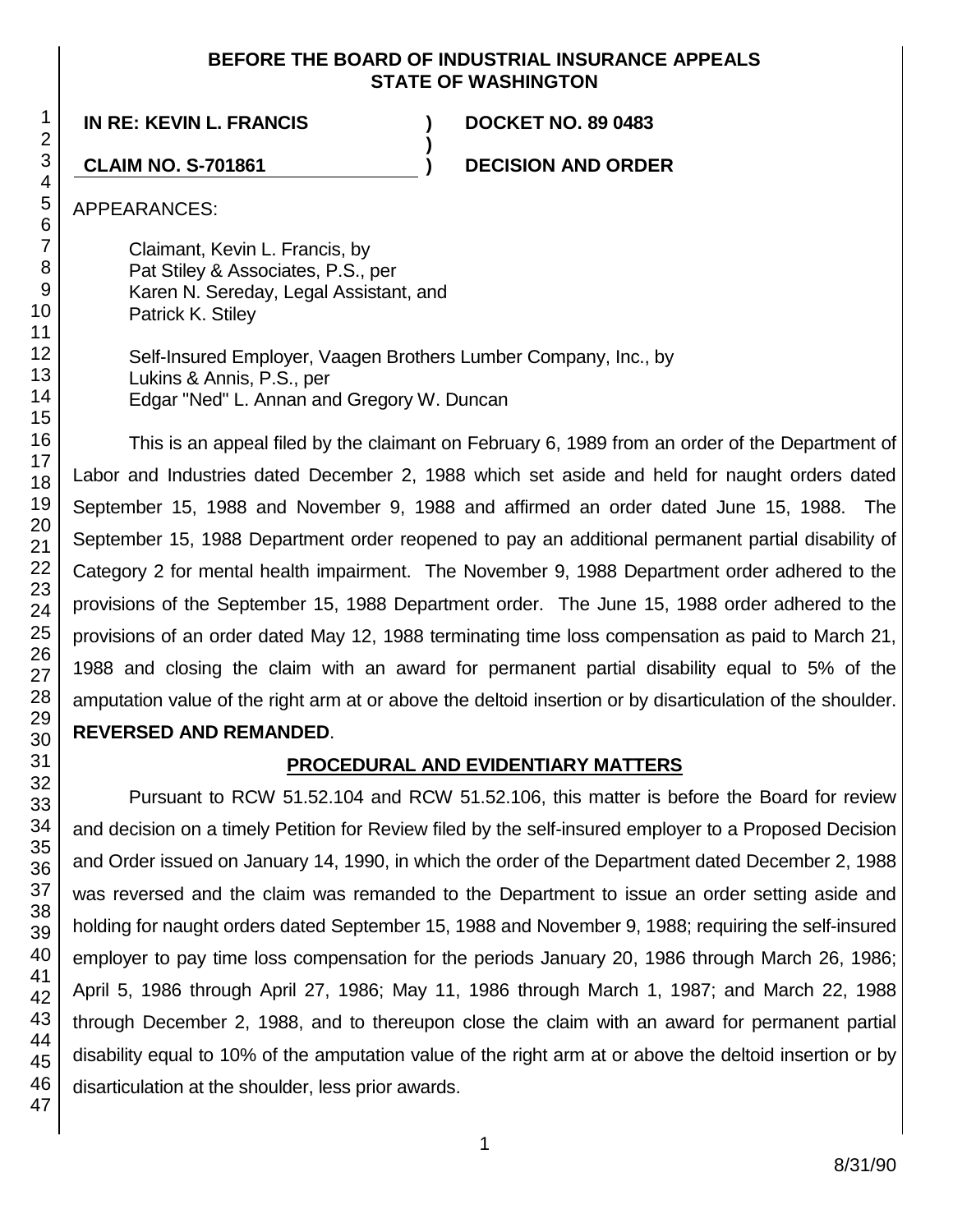The Board has reviewed the procedural, jurisdictional, and evidentiary matters in the record of proceedings. Noteworthy is the historical-jurisdictional fact sheet which was admitted as Exhibit No. 1 and which the Industrial Appeals Judge found sufficient to establish this Board's jurisdiction. It shows that while the Department did not receive the accident report of the November 13, 1985 industrial injury until March 13, 1987, the self-insured employer signed the report on November 19, 1985. Based upon this information which was contained within Exhibit No. 1, we find the accident report was timely filed pursuant to RCW 51.28.020 and .050. Accordingly, we hold that the Board has jurisdiction over this appeal. With the exceptions to be discussed below, the Board considers the remainder of the evidentiary rulings in the record of proceedings without prejudicial error and said rulings are hereby affirmed.

The Petition for Review filed by the employer alleges that the Industrial Appeals Judge committed prejudicial error in rejecting documentary evidence identified as a physical capabilities evaluation [PCE] completed by Dr. George Bagby in February, 1988. It was identified for the record and ruled upon in the Proposed Decision and Order as Exhibit No. 14. The employer argues that the claimant's failure to make a timely objection which correctly identified the specific evidentiary rule under which the exhibit would be inadmissible results in a waiver of any objection to the admission of this exhibit.

ER 103 requires all objections to be timely and specific. CR 2A allows agreements respecting procedural and evidentiary matters in addition to the recognized rules of evidence and procedure. Such an agreement was placed on the record at an April 25, 1989 prehearing conference. It states:

> If it is necessary to take perpetuation testimony by deposition . . . the depositions may be published by the Industrial Appeals Judge at any time after filing with the Board of Industrial Insurance Appeals; that the depositions may be made part of the records by attachment thereto; that all objections and motions shall be made on the record at the time the depositions are taken and shall be considered renewed at the time of publication, and that the Industrial Appeals Judge shall rule upon the objections and motions at the time the Proposed Decision and Order is prepared.

4/25/89 Tr. at 3-4. (Emphasis added).

Ronald Roe, a vocational expert, testified by deposition at the employer's request. At the time of the taking of his deposition, nine exhibits were identified on the record as Nos. 1 through 9. Of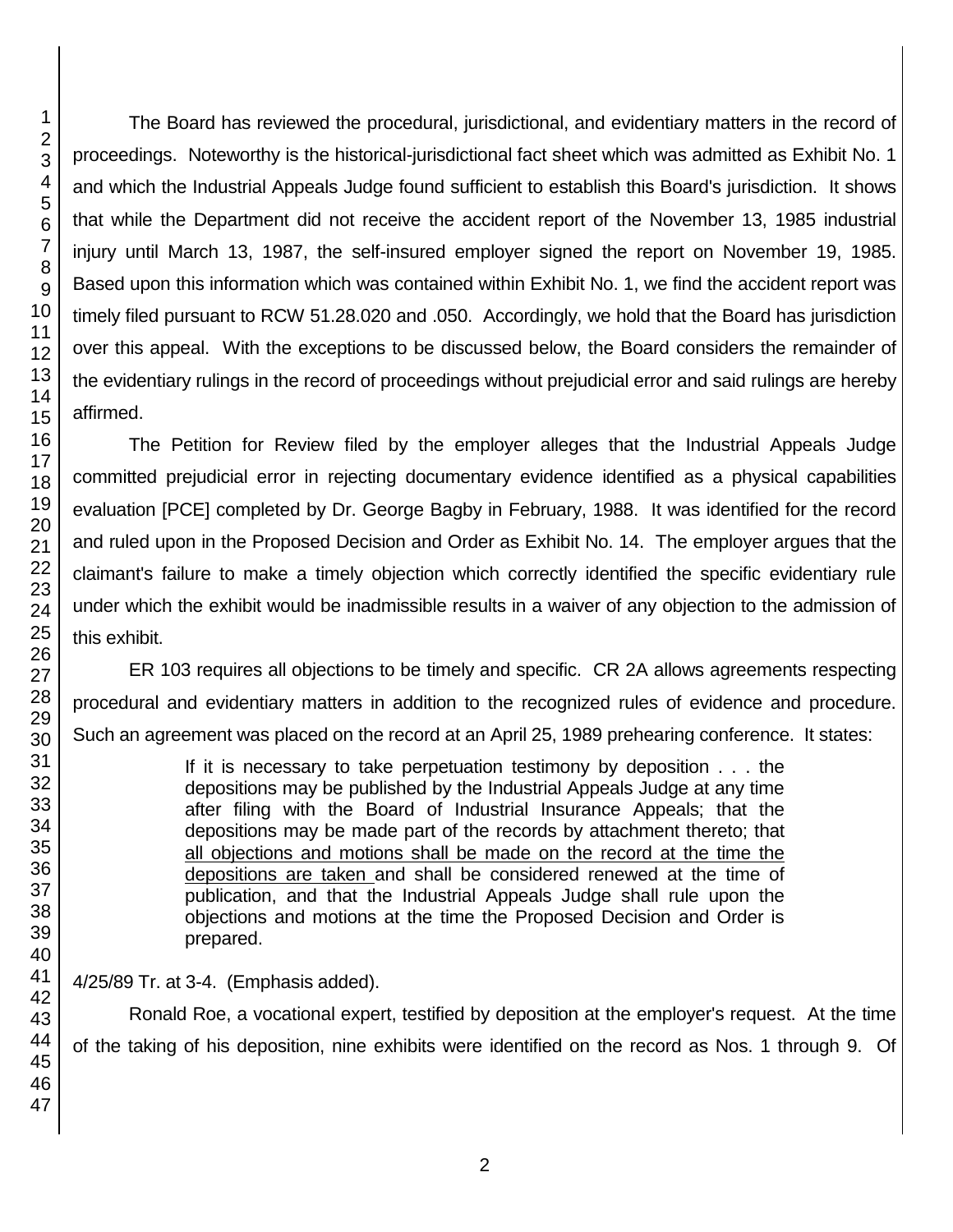these, only those numbered 1 and 2 (renumbered 7 and 8 in the Proposed Decision and Order) were offered. Mr. Roe's deposition was filed with the Board on November 22, 1989.

Subsequently, on January 4, 1990 (received January 8, 1990), the employer indicated in writing that videotapes identified at the deposition as Exhibit Nos. 3 and 4 were withdrawn.

By a notation found in the file which was not made a part of the record but was dated January 4, 1990, the Industrial Appeals Judge summarized his understanding of what appears to have been an unrecorded telephone discussion with counsel representing each of the parties regarding the deposition and its exhibits. The discussion was memorialized for the record in the Proposed Decision and Order as follows:

> Counsel for the employer never formally moved during the deposition to admit Exhibits numbered 11 through 14. By agreement with counsel, such motion is deemed to have been made -- and opposing counsel deemed to have raised any and all appropriate objections thereto -- for purposes of the ruling set forth in paragraphs e through i., immediately above.

PD & O, at 5 (footnote 3).

At the time the Proposed Decision and Order was entered, the Industrial Appeals Judge made the following deposition rulings:

Deposition Exhibit Nos. 1 and 2 were renumbered Board Exhibit Nos. 7 and 8. The motion to admit these exhibits made at the time of the deposition was granted.

Deposition Exhibits Nos. 3 and 4 were renumbered Board Exhibit Nos. 9 and 10. The January 4, 1990 written request to withdraw each of these exhibits was granted.

Deposition Exhibit Nos. 5, 6, 7, 8 and 9 were renumbered respectively Board Exhibit Nos. 11, 12, 13, 14, and 15. Pursuant to the procedure outlined in Footnote No. 3 above, the Industrial Appeals Judge thereupon took the responsibility of deeming each of these exhibits timely offered and timely objected to under "appropriate" evidentiary rules. The Industrial Appeals Judge proposed the admission of the exhibits renumbered 12, 13, and 15, and the rejection of the exhibits renumbered 11 and 14.

This having been accomplished, the Industrial Appeals Judge turned to the objections and motions made at the time of the deposition. All objections were overruled and all motions were denied, with the exception that the objection on page 22, beginning line 12, was sustained, and the continuing motion accompanying this objection was granted.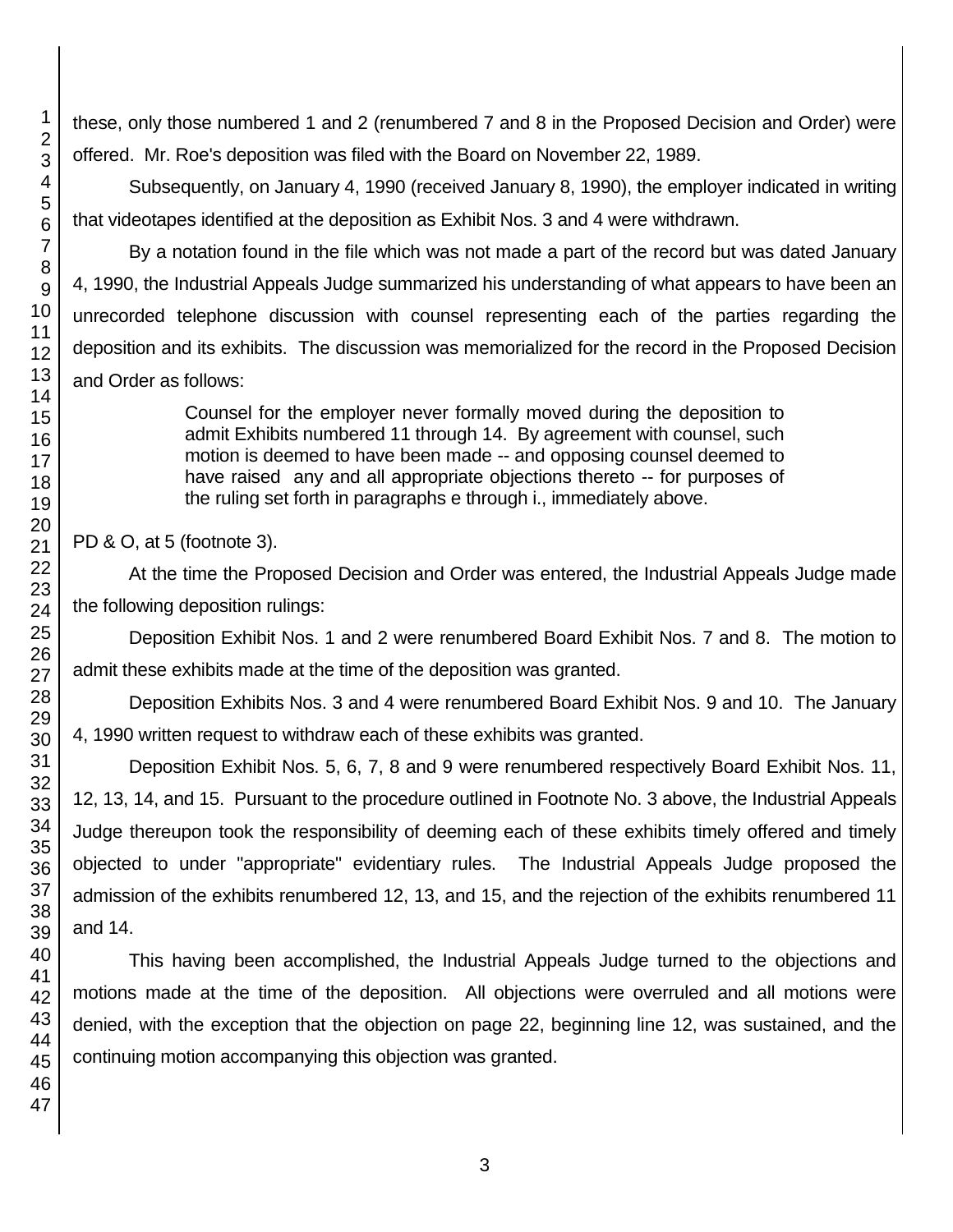The concept of securing evidence and ruling upon evidence at any time other than a hearing is a limited one. Furthermore, each party carries a specific burden with respect to offering and objecting to evidence. Generally, an Industrial Appeals Judge must exercise sound discretion when entertaining requests to deviate from applicable procedural and evidentiary rules.

In this instance, the error alleged in the employer's Petition for Review requires a complete review of the Industrial Appeals Judge's decisions respecting the deposition of Ronald Roe. Of particular concern is the decision, as memorialized in Footnote No. 3, to relieve the parties of their respective responsibilities and burdens concerning important evidentiary matters. It appears this decision was based upon an understanding reached during telephone conversations between the Industrial Appeals Judge and counsel representing each party. These conversations apparently took place subsequent to the formal adjournment of hearings but prior to the publication of the deposition. A review of Footnote No. 3 found in the Proposed Decision and Order in conjunction with the allegations of error contained in the employer's Petition for Review leads us to conclude that the parameters and specific terms of the "agreement" were not fully consented to or understood by the parties.

At this point, the Board is presented with an agreement which is at best informally and vaguely identified for the record, ambiguous as to intent and content, and which requires conjecture to interpret. Though we have attempted to make sense of what took place, we view the procedure as completely insufficient to preserve a binding agreement for the record. At the very least, assuming arguendo that it would be appropriate for the Industrial Appeals Judge to assume responsibilities properly belonging to the parties, a statement on the record or written verification from the parties was necessary. See CR 2A.

CR 2A is obviously meant to guard against the kind of dispute which has now arisen in this case. The employer now contends in its Petition for Review that Exhibit No. 14 should have been admitted because the claimant failed to make a hearsay objection to its admission at the time the deposition was taken. Of course, by the same token, the employer failed to move for the admission of Exhibit No. 14 during the deposition. Thus, while the claimant certainly could have registered a hearsay objection to Mr. Roe's testimony at the time of the deposition, the claimant had no reason to object to the admission of an unoffered exhibit.<sup>1</sup>

l <sup>1</sup>We note that in Claimant's Response to Emplover's Petition for Review Mr. Stiley contends that he in fact did object to the admission of Exhibit No. 14, Dr. Bagby's PCE. However, the portion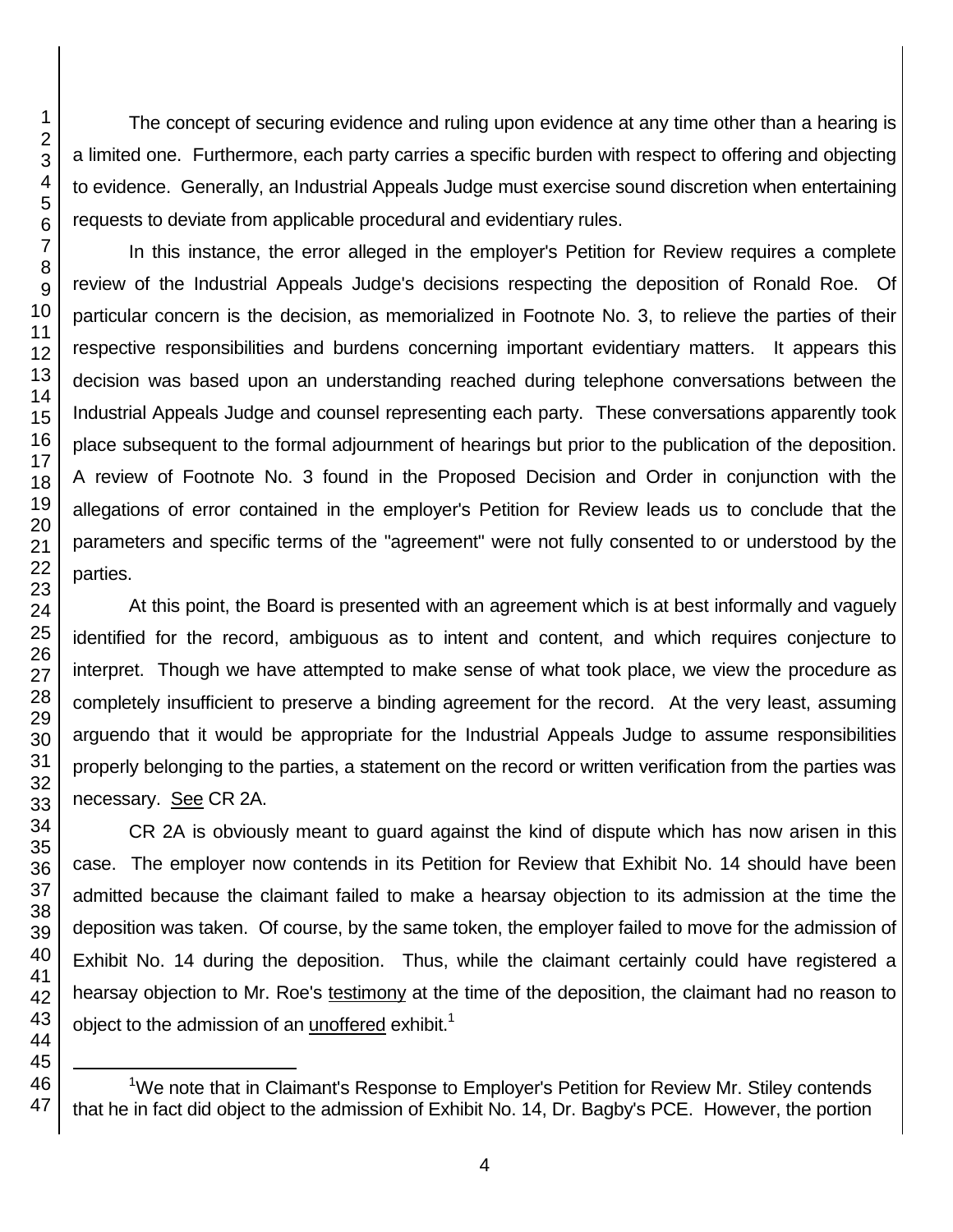At any rate, the Petition for Review's allegation of error is inconsistent with the existence of any real agreement or understanding between the parties, as purportedly memorialized in Footnote No. 3. We will not take the responsibility of deciding either the nature or extent of a purported oral agreement between the parties at this late date. What is clear to us is that any attempt by the parties to enter into the agreement described in Footnote No. 3 was unsuccessful. Therefore, whatever the oral agreement may have been, it is not valid and will not be substituted for the specific stipulation entered into on the record at the April 25, 1989 conference, nor can it take the place of the applicable procedural and evidentiary rules.

Since the oral agreement is without binding effect at this juncture, we must now determine the status of the exhibits in question and rule upon objections and motions contained in the deposition of Mr. Roe.

The deposition exhibits identified and renumbered 1 through 9 are renumbered Board Exhibit Nos. 7 through 15. We hereby grant the employer's motion to admit Exhibit Nos. 7 and 8. We grant the employer's written request to withdraw Exhibit Nos. 9 and 10.

Ron Roe testified at length and in detail about his understanding of the matters contained in Exhibit Nos. 11 through 15. However, no motion to admit or objection to the admission of these exhibits was registered at any time during the deposition. Therefore, Exhibit Nos. 11, 12, 13, 14, and 15 will remain a part of the record as identified, but will not be admitted as substantive evidence.

With respect to the specific and timely objections and motions properly made at the time of the deposition, we hereby overrule all objections and deny all motions with the following exception: The motion on page 67, lines 4 through 6, is granted and the answer on page 67, line 3, is stricken.

On page 22, beginning on line 22, Mr. Roe was asked the first in a series of questions concerning his opinion of claimant's employability based upon an assumption that claimant possessed the physical capabilities reflected in Dr. Bagby's PCE (Exhibit No. 14). Dr. Bagby did not testify in this appeal and, as discussed above, Exhibit No. 14 was not admitted. Prior to being asked these questions, Mr. Roe had identified the PCE as the type of data upon which he usually relies when making employability determinations. Roe Dep. at 22. An objection to his testimony was made, based upon the **accuracy** of the PCE which Mr. Roe was called upon to utilize. However, in the

of the transcript to which he refers us involves his objection to the admission of Exhibit No. 2 during the course of a July 31, 1989 hearing. Exhibit No. 2 is not Dr. Bagby's PCE but, rather, a Department of Labor and Industries Employability Determination.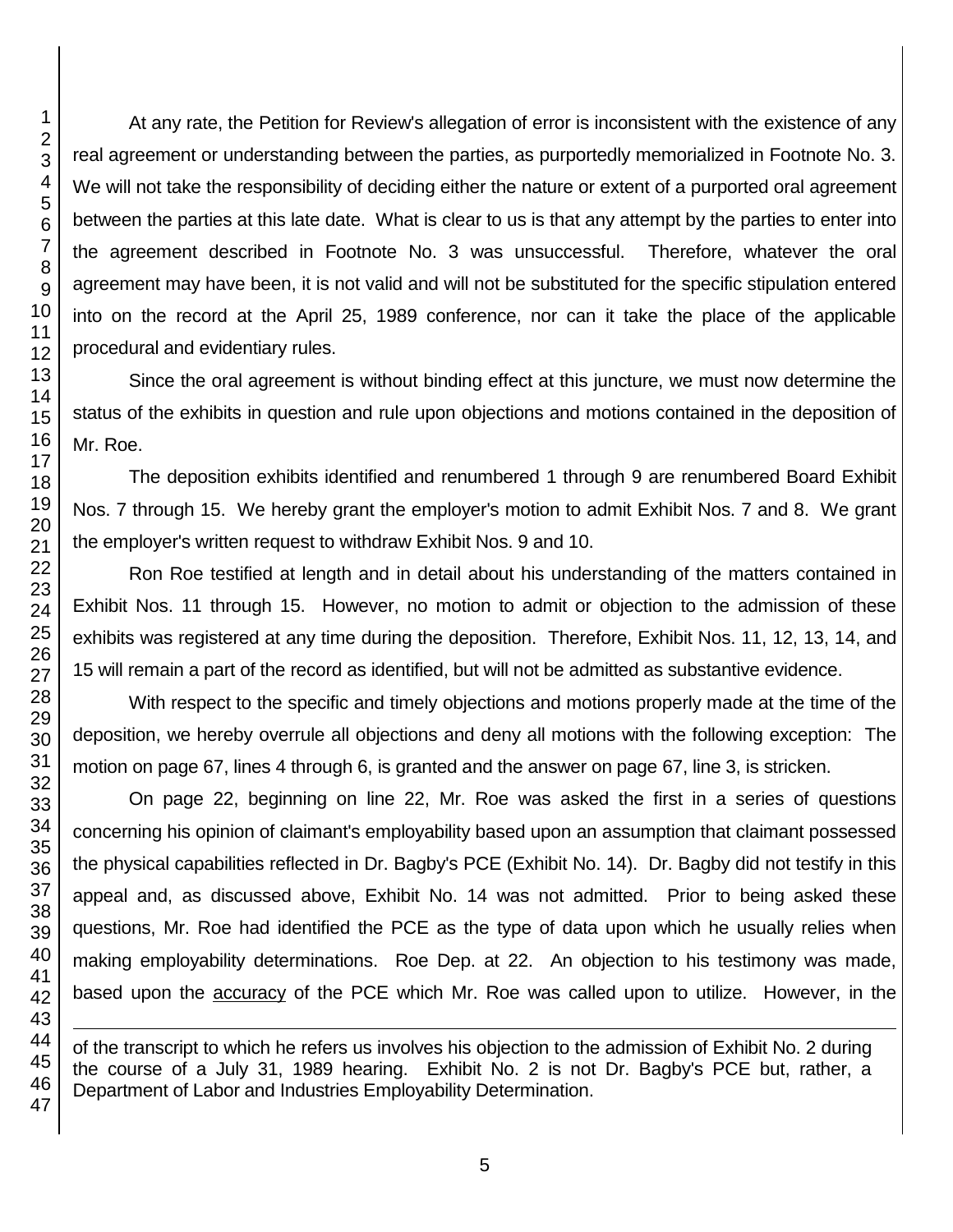Proposed Decision and Order the Industrial Appeals Judge sustained the objection on hearsay grounds.

ER 703 permits experts to base opinion testimony upon facts or data of a type reasonably relied upon by such experts on the subject without the admission of the underlying facts or data. However, in In re Ethel E. Reynolds, Dckt. No. 87 3063 (January 18, 1989), we struck a vocational expert's testimony which had been timely and specifically objected to on the grounds of lack of foundation. In the present case, the only objection raised was that the PCE relied on by Mr. Roe did not accurately reflect the claimant's true physical capabilities. Therefore, this case differs from Reynolds and the Industrial Appeals Judge's reliance on Reynolds is misplaced. We hereby overrule the objection and deny the motion at page 22, line 22 through line 25 and page 23, line 1 of Mr. Roe's deposition.

The employer's Petition for Review also seeks to limit the scope of the time loss compensation eligibility determination which is properly before this Board to the period of March 21, 1988 through December 2, 1988. The employer asserts that the Industrial Appeals Judge's rulings extending the scope to include a prior period unfairly prejudiced its ability to effectively present its case. The employer specifically argues that the claimant waived any allegation of entitlement prior to this period by failing to provide a timely and adequate notice of the allegations.

Unquestionably, the order on appeal dated December 2, 1988 terminated time loss compensation effective March 21, 1988. Further, this order encompassed the Department's position with respect to all periods of time loss compensation not previously paid or denied. These periods included January 20 through March 26, 1986; April 5 through April 27, 1986; May 11, 1986 through March 1, 1987; and March 22 through December 2, 1988.

Claimant's notice of appeal sought past due time loss compensation. During a prehearing conference, the periods of entitlement were discussed. However, claimant's representative was not able to specifically identify with exact dates the periods of alleged entitlement. Subsequent to this conference, both parties submitted letters identifying witnesses. After receiving these letters, the Industrial Appeals Judge entered a prehearing order on May 3, 1989, stating that claimant was seeking time loss compensation, but identifying only the period of March 22, 1988 through December 2, 1988.

During the first hearing held after receipt of this order, questions were asked concerning the additional periods of time loss compensation. When the employer objected to the scope of this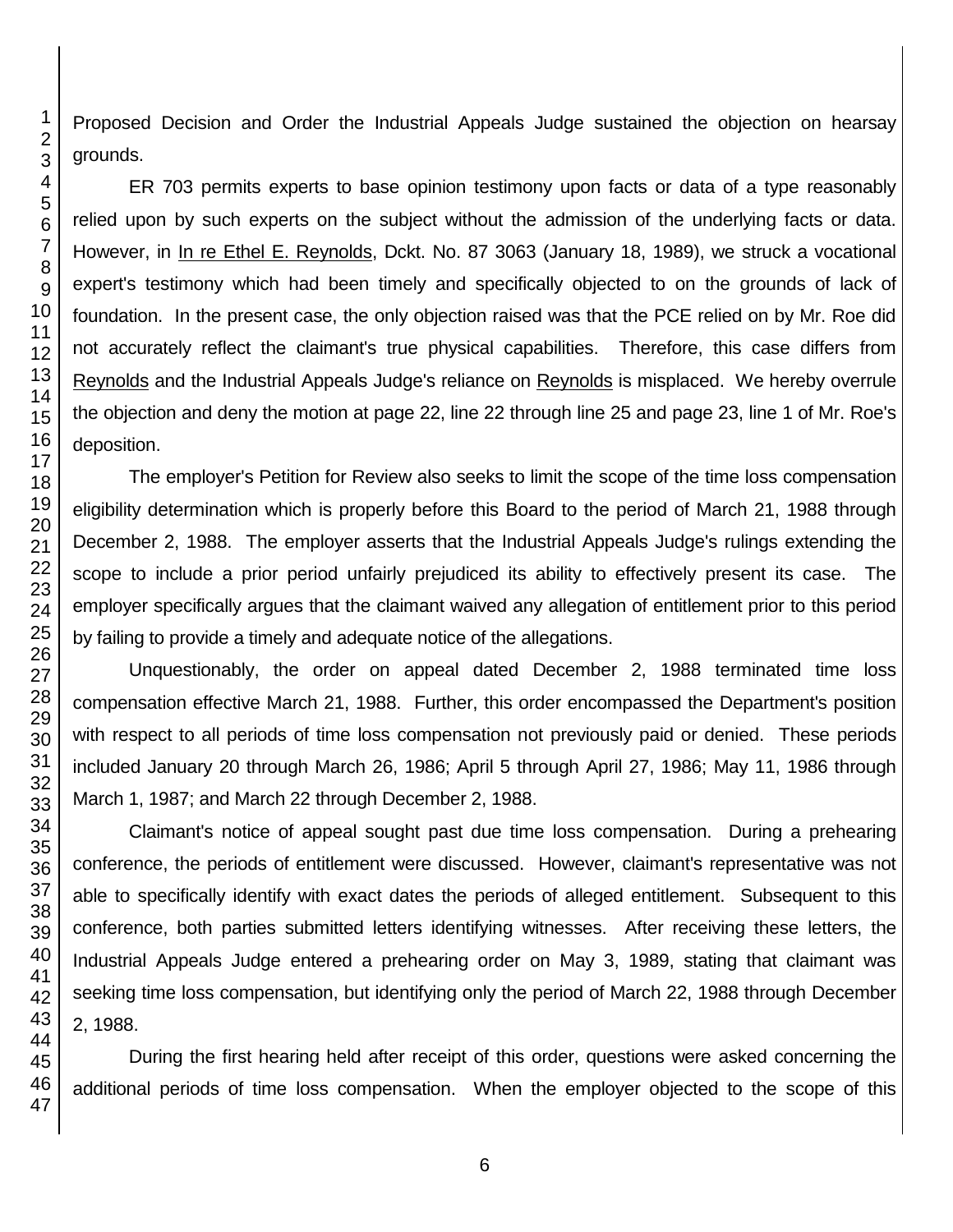inquiry, the Industrial Appeals Judge overruled the objection, with the proviso that accommodations would be made in the hearing schedule to allow the employer an opportunity to defend against any additional periods of alleged eligibility beyond that stated in his order limiting the period of entitlement to March 21, 1988 through December 2, 1988. The employer did present evidence with respect to these additional periods. While the employer's Petition for Review again asserts that the Industrial Appeals Judge erroneously permitted the claimant to expand the periods of time loss eligibility which were at issue, the employer does not say what additional action it would have been able to take if it had been advised of the additional periods of time loss compensation in a more timely manner. Therefore, we can perceive no real harm or prejudice in the ruling. We affirm the Industrial Appeals Judge's decision to allow a full inquiry into the question of time loss compensation for the periods extending from January 20 through March 26, 1986; April 5 through April 27, 1986; May 11, 1986 through March 1, 1987; and March 22 through December 2, 1988.

#### **DECISION**

This brings us to the substantive issue of whether Mr. Francis was entitled to time loss compensation during all or any portion of these time periods. Mr. Francis wrenched his right shoulder while working as a stacker operator (sticker stacker) on November 13, 1985 for Vaagen Brothers Lumber. As a result, he has a condition diagnosed as acromioclavicular degenerative arthritis. He continued working until January 20, 1986, when his symptoms worsened enough to require treatment. Mr. Francis was off work until March 26, 1986, but no time loss compensation was paid.

Between March 26 and April 5, 1986 claimant returned to work, this time as a sticker ripper. His right shoulder condition was again aggravated and he was unable to work between April 5, 1986 and April 27, 1986. Again, no time loss compensation was paid.

On April 28, 1986 Mr. Francis again returned to work, this time as a lumber wrapper. Once again, because the work aggravated his right shoulder condition, he had to quit on May 11, 1986. Dr. William M. Shanks began treating him in June of 1986.

On March 2, 1987 Dr. Shanks operated on his shoulder. From May 11, 1986 through March 1, 1987, no time loss compensation was paid. From March 2, 1987 through March 21, 1988 time loss compensation was paid. No time loss compensation was paid thereafter for the period of March 22, 1988 through final claim closure on December 2, 1988. The claim was initially closed on May 12,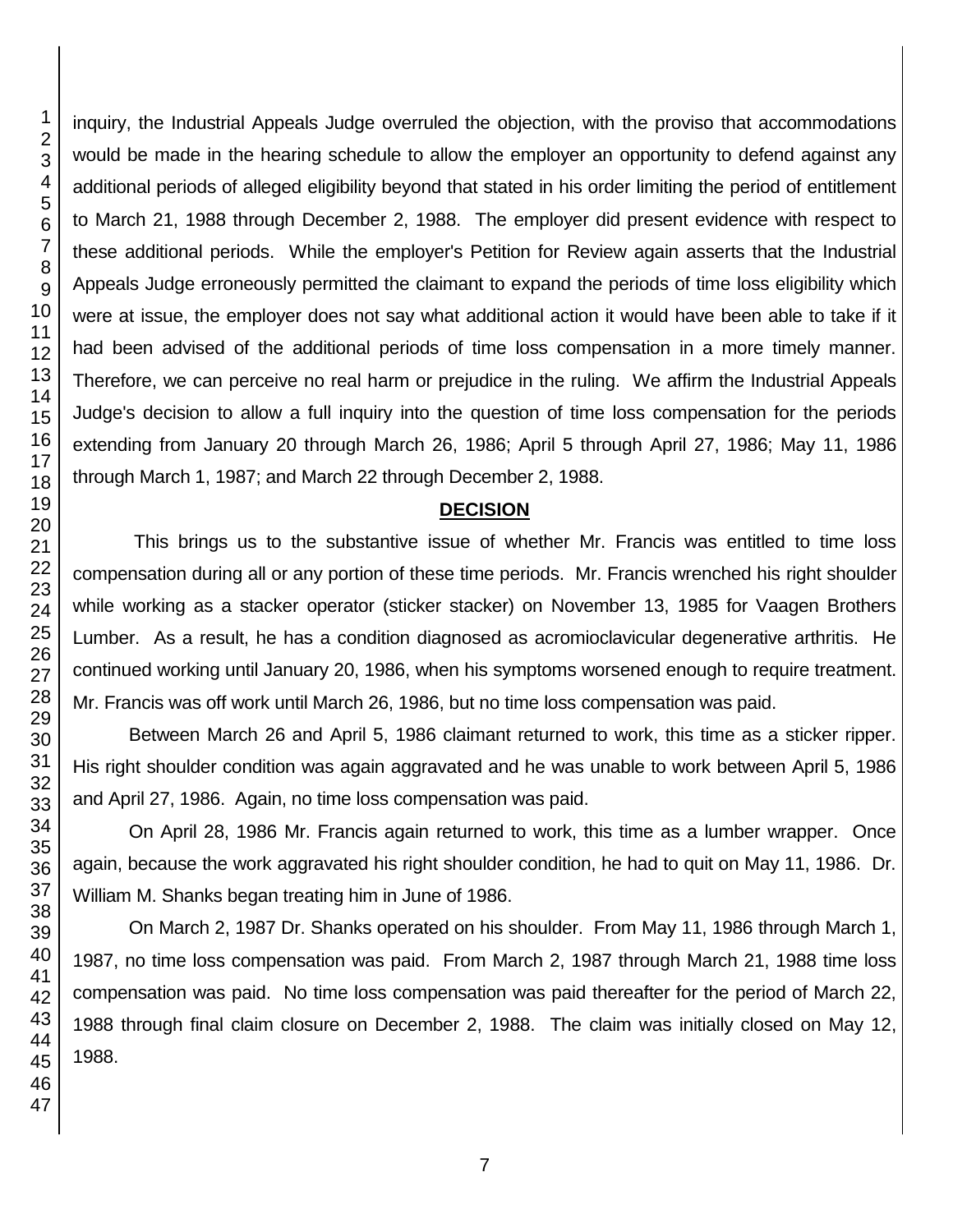The Industrial Appeals Judge concluded that Mr. Francis was entitled to time loss compensation for all four disputed periods. We conclude that Mr. Francis was entitled to time loss compensation for the three periods prior to the surgery of March 2, 1987. The self-insured employer has already paid time loss compensation during the year-long recovery period following the surgery. By March 22, 1988, when Mr. Francis's condition had stabilized, he was clearly capable of continuous gainful employment according to his attending physician, Dr. Shanks.

At one point during hearings, claimant's counsel remarked that:

Just to simplify it, Judge, I object. It doesn't matter whether he's capable of any work at all, the question on a self-insured case is if his recovery is not yet so complete that he can perform and provide the work at the time of injury, then a specific job description will -- is under the rules a physician would release him for something else. If he's capable as a french fryer and his claim is open, I don't think that makes any difference.

9/25/89 Tr. at 89. This is not an accurate statement of the law.

What is true, however, is that during the period of January 20, 1986 through March 21, 1988 Mr. Francis's condition causally related to the industrial injury was subject to exacerbations and remissions. He attempted to return to work at Vaagen Brothers on several occasions, without sustained success. Finally, surgery was required. Because he was only intermittently available for employment during the pre-surgery period, the only employment reasonably available to him was employment at Vaagen Brothers Lumber, i.e., the employer at the time of injury. That is, while Mr. Francis was capable of sporadic gainful employment, he was not capable of reasonably continuous gainful employment.

When a worker is undergoing active treatment, making attempts to return to work with the employer at the time of injury, and experiencing exacerbations in his condition which require him to miss work, that worker is not capable of reasonably continuous gainful employment. We will therefore not require such a worker to seek out temporary employment in the general labor market during times of temporary improvement in his condition.

This interpretation of the time loss statute, RCW 51.32.090, is consistent with the intent of RCW 51.12.010 and RCW 51.32.095. The former requires that Title 51 be "liberally construed for the purpose of reducing to a minimum the suffering and economic loss arising from injuries and/or death occurring in the course of employment." The latter states that "[o]ne of the primary purposes of this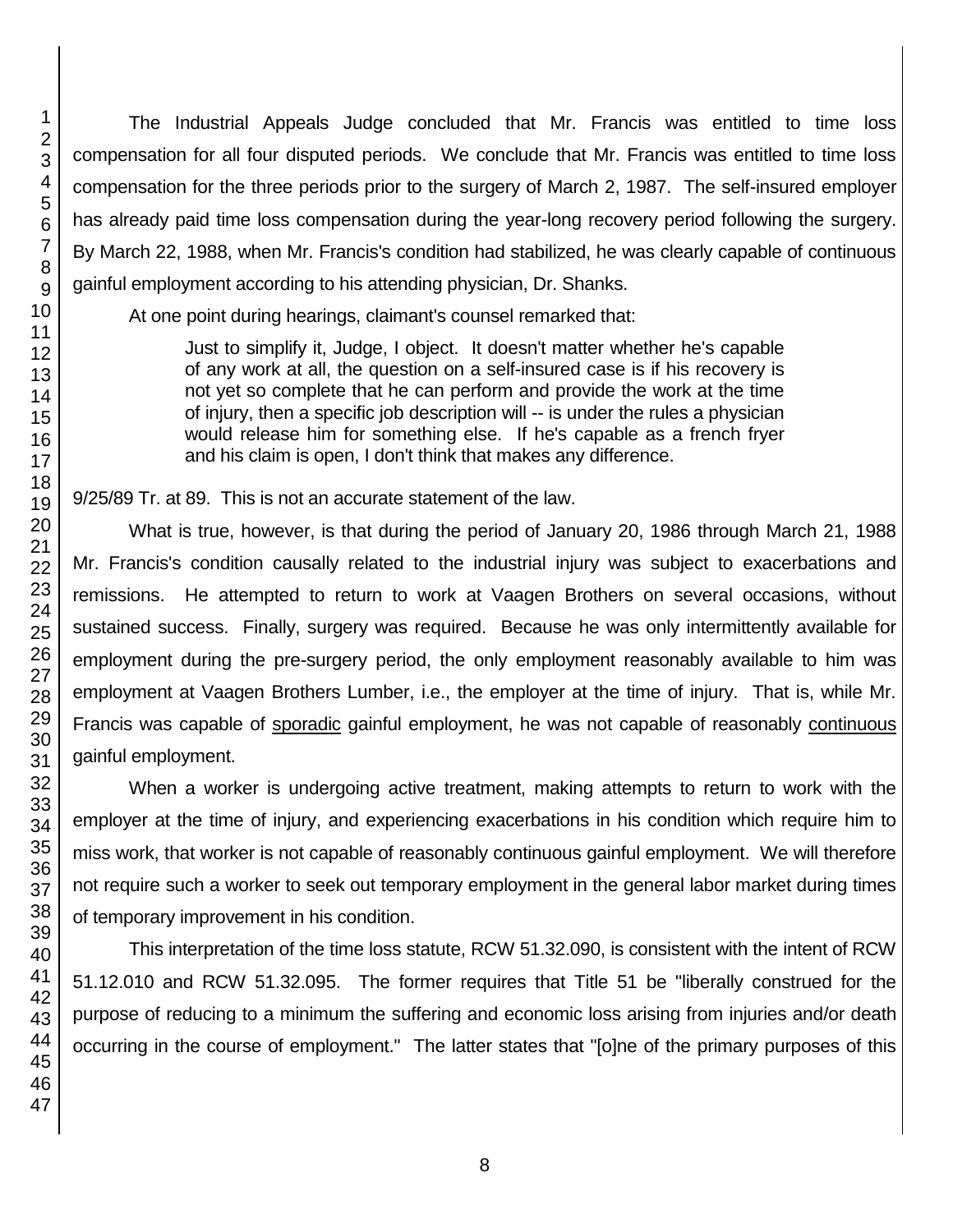title is to enable the injured worker to become employable at gainful employment" and lists jobs with the employer at the time of injury as the top four return-to-work priorities.

However, once the surgery of March 1987 had been performed, and the recovery period had been completed, and Dr. Shanks had released claimant to return to work, there was no impediment to Mr. Francis's returning to generally available gainful employment.

Three vocational rehabilitation counselors were called to testify -Ronald Roe, Thomas Moreland, and Neila Poteshman. Because all three focused so heavily on the jobs available at Vaagen Brothers rather than Mr. Francis's ability to perform generally available gainful employment, particularly after the surgery and recovery period, their testimony is of limited value.

Dr. Shanks was the attending physician from June 9, 1986 through August 21, 1989. Based on his familiarity with the case, Dr. Shanks felt that the physical restrictions imposed by the industrial injury would not have changed from anytime after the industrial injury through December 1988, with the exception of added restrictions for the two months subsequent to the March 2, 1987 surgery. At the same time, however, he acknowledged that claimant reported improved function as a result of the surgery. We also note that Dr. James Dunlap's examination of August 1988 corroborates Mr. Francis's self-report of an improvement subsequent to the surgery.

While Dr. Shanks never completed his own written physical capacities evaluation, he did testify that he felt the claimant was limited to occasional overhead lifting, occasional lifting up to 50 pounds, lifting 20 pounds repetitively, no up and down pushing and pulling, and pushing and pulling only light weights. Within these limitations, Dr. Shanks stated that claimant was employable and would have been so as of March 1988. Dr. Shanks acknowledged that descriptions of jobs at Vaagen Brothers had been provided to him. He felt that the job claimant was doing when injured would generally fit within his restrictions, except for the occasional heavy work.

On the other hand, Dr. Shanks testified that he had made periodic reports throughout 1987 and 1988 that the claimant was unable to work and should be vocationally retrained as a result of his industrial injury. Dr. Shanks recommended enrollment in courses, with the goal of retraining to find employment within claimant's restrictions.

Dr. James Dunlap examined Mr. Francis on August 23, 1988. As of that date, he felt the disability resulting from the industrial injury restricted claimant's ability to work above shoulder level and to lift repetitively over 40 to 50 pounds. Based upon his medical findings, he stated that the claimant was employable.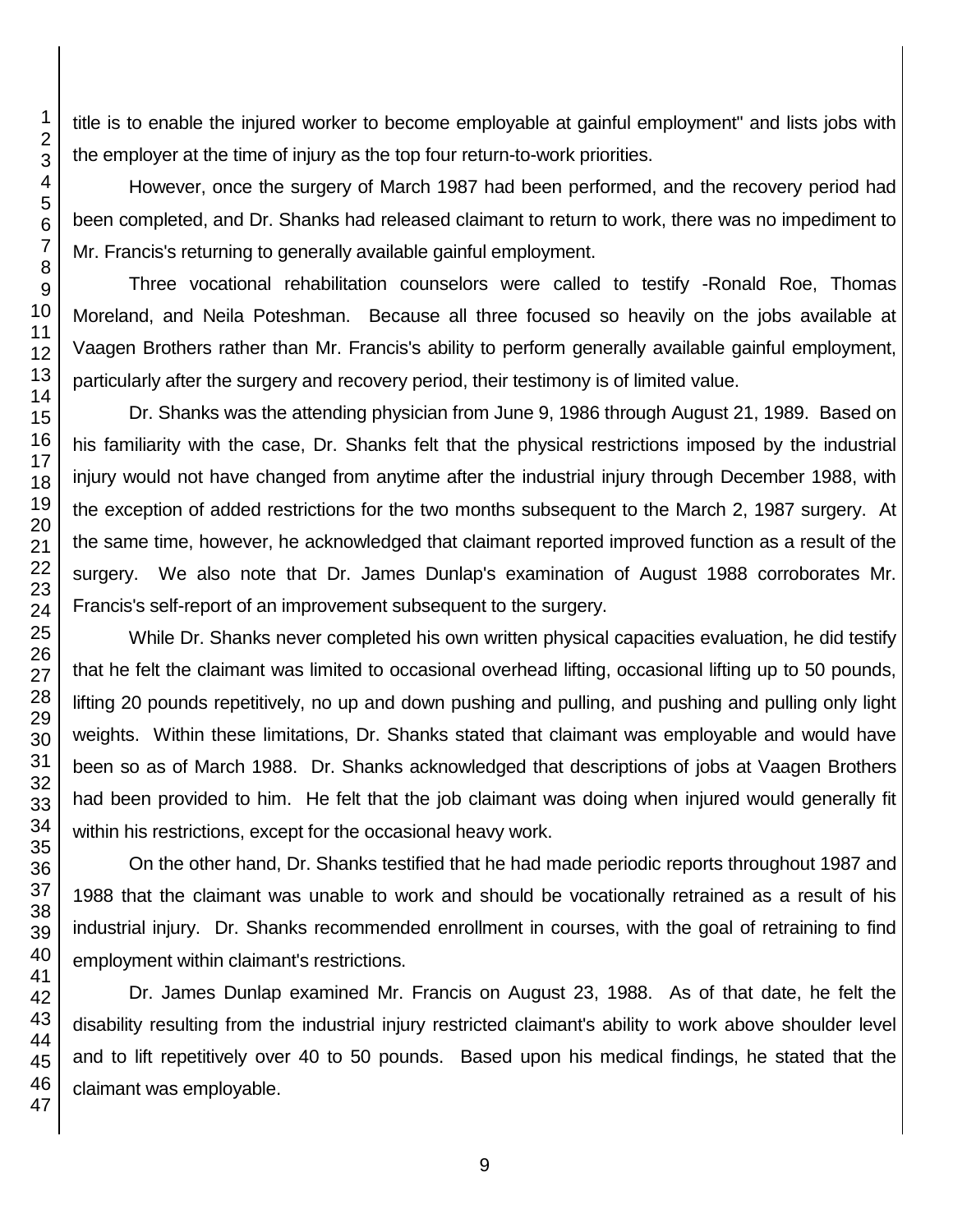As noted above, the vocational testimony is of limited use. Ultimately, Ronald Roe's much-discussed testimony is unpersuasive because he relies on the February 29, 1988 PCE of a nontestifying doctor, Dr. Bagby. Claimant's counsel's cross-examination of Mr. Roe with respect to Dr. Bagby's specific limitations demonstrates that they are inconsistent with those imposed by Dr. Shanks, for the earlier period, and Dr. Dunlap, for the later period. We accept the restrictions actually testified to by Drs. Shanks and Dunlap as more reliable.

Vocational counselor Thomas Moreland's testimony is limited to the period from July 1987, when the claimant was referred to him by the self- insured employer's service company, through April 1988. It is to be recalled that the self-insured employer paid time loss compensation from March 2, 1987 through March 21, 1988. Mr. Moreland submitted an employability statement dated March 14, 1988, determining that the claimant was employable. Based upon that assessment, the Department found Mr. Francis employable. While Dr. Shanks did not sign off on a specific job analysis, he did send a letter saying that the described job was within Mr. Francis's capabilities.

Unlike Mr. Moreland, vocational counselor Neila Poteshman felt Mr. Francis was totally temporarily disabled beyond March 21, 1988 and through December 2, 1988. Her opinion is not persuasive for several reasons. First, claimant's condition was legally fixed as of May 12, 1988, when the Department issued its first order closing the claim. In the absence of medical evidence that claimant's condition was not in fact fixed as of that date, no time loss compensation can be paid beyond May 12, 1988. See In re Douglas Weston, BIIA Dec., 86 1645 (1987).

Second, Ms. Poteshman's opinion simply does not jibe with the testimony of the medical experts, Drs. Shanks and Dunlap. Third, Ms. Poteshman's opinion is contrary to Mr. Francis's demonstrated ability to function at a high level. A man who in September 1988 could enroll in community college, travel 1 1/2 hours each way to school four days a week, and maintain a 3.8 grade point average is a man who is clearly employable in some capacity.

Finally, Ms. Poteshman's opinion becomes absurd when taken to its logical conclusion. If Ms. Poteshman were correct, claimant would be entitled to a pension as of December 2, 1988, since his condition was fixed and he was, according to Ms. Poteshman, totally disabled on that date. Not even the claimant is contending that he is a pensioner. In fact, since the claimant did not petition for review of the Proposed Decision and Order, he is apparently content with the determination that his claim should be closed as of December 2, 1988 with a permanent partial disability award equal to 10% of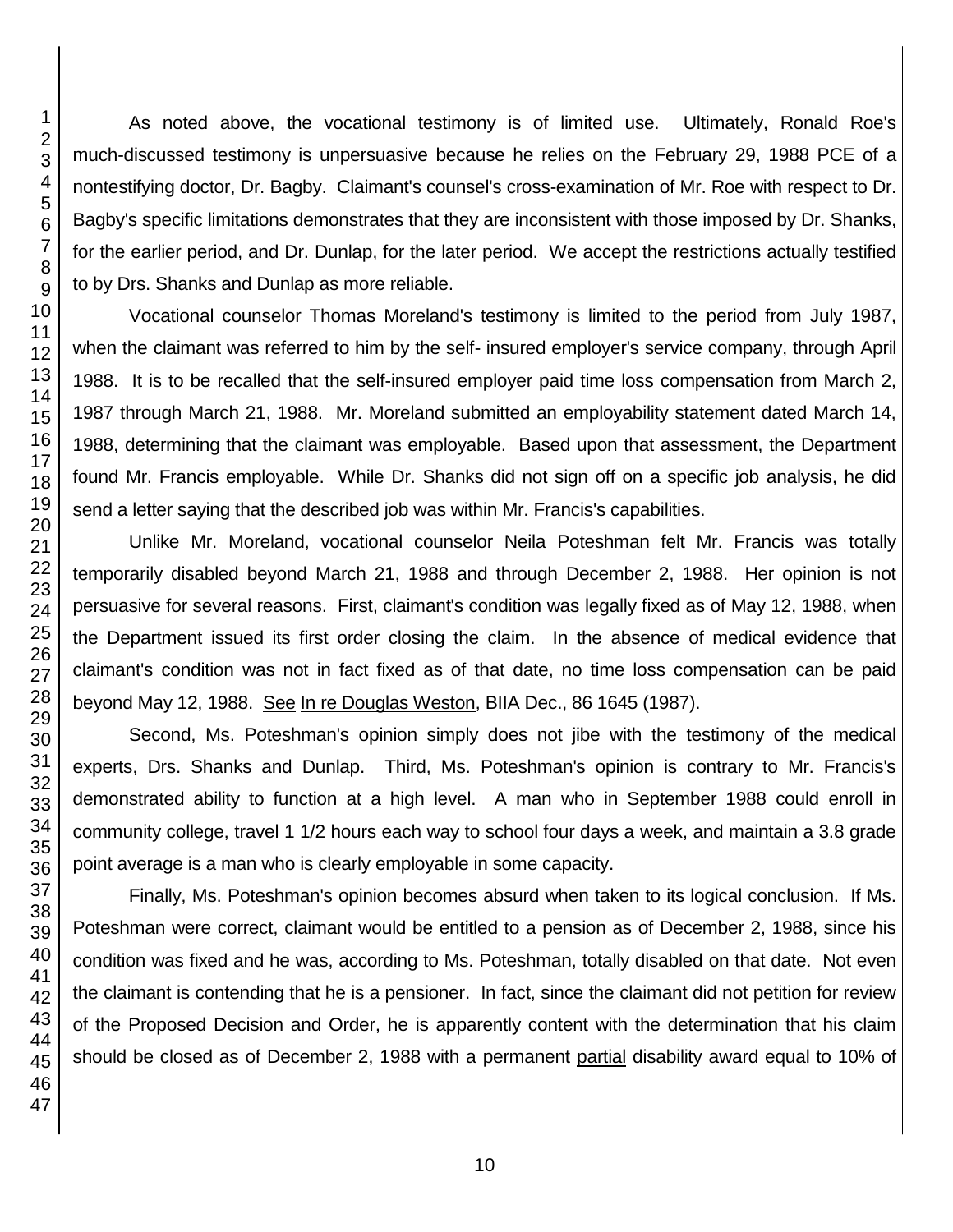the amputation value of the right arm at or above the deltoid insertion or by disarticulation at the shoulder.

The best and most complete picture which we can glean from this record is that the claimant was intermittently totally temporarily disabled from January 20, 1986 through March 21, 1988 and, by the latter date, was employable in the general labor market, if not at Vaagen Brothers.

With respect to the Proposed Decision and Order's analysis of the permanent partial disability question, we agree that the attending physician's opinions are most persuasive. Thus we concur that the claim should be closed with a permanent partial disability award equal to 10% of the amputation value of the right arm at or above the deltoid insertion or by disarticulation at the shoulder, as recommended by Dr. Shanks.

In light of the foregoing and after a careful review of the entire record, including the Employer's Petition for Review and the Claimant's Response to Employer's Petition for Review, we conclude that the Department order of December 2, 1988 is incorrect and should be reversed. The claimant is entitled to additional intermittent time loss compensation for the period of January 20, 1986 through March 21, 1988, as well as additional permanent partial disability. Proposed Finding of Fact No. 1 (with the correction that the first sentence is amended to read " On November 19, 1985 the self-insured employer received an accident report alleging that the claimant, Kevin L. Francis, had sustained an injury to the right shoulder on November 13, 1985 during the course of his employment with Vaagen Brothers Lumber Inc."), 2, 3, 4, 7, 8, and 9 and proposed Conclusion of Law No. 1 are hereby adopted as the final findings and conclusion of this Board. In addition, the following findings and conclusions are entered:

## **FINDINGS OF FACT**

- 5. Between January 20 and March 26, 1986, between April 5 and April 27, 1986, and between May 11, 1986 and March 1, 1987, the claimant was incapable of reasonably continuous gainful employment as a result of the industrial injury.
- 6. Between March 22, 1988 and December 2, 1988 the industrial injury did not preclude claimant from performing gainful employment on a reasonably continuous basis in light of his age, education, training and work history.

## **CONCLUSIONS OF LAW**

2. Between January 20 and March 26, 1986, between April 5 and April 27, 1986, and between May 11, 1986 and March 1, 1987, the claimant was temporarily totally disabled as contemplated by RCW 51.32.090.